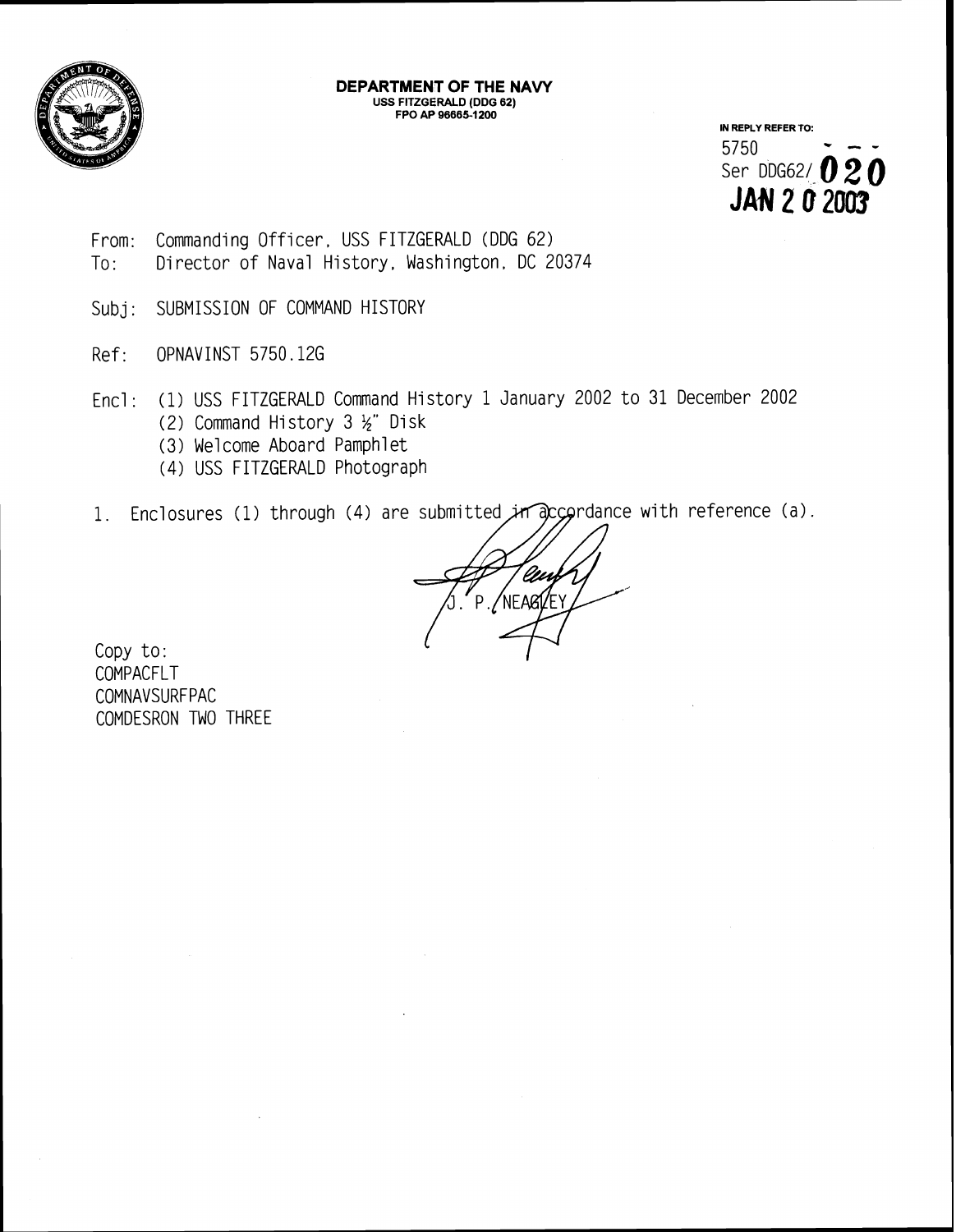## **COMMAND HI STORY USS FITZGERALD (DDG 62) 1 JANUARY 2002 TO 31 DECEMBER 2002**

## 1. Command History and Organization

The mission of USS FITZGERALD (DDG 62) is to conduct prompt, sustained combat operations at sea in support of U.S. National Policy. FITZGERALD is equipped to operate in a high density, multi-threat environment as an integral member of a Carrier Battle Group, Surface Action Group or underway replenishment group. FITZGERALD's combat systems provide capabilities in Anti-Air Warfare (AAW) , Undersea Warfare (USW) and Anti -Surface Warfare (SUM), projecting power throughout all spectrums of maritime operations.

USS FITZGERALD (DDG 62) is home ported in San Diego, Cal ifornia and assigned to Destroyer Squadron Twenty Three, with Unit Identification Code R21824. CDR John P. Neagley is the Commanding Officer.

2. Chronology of Major Events

| $01-14$ JAN   | Inport, San Diego                                          |
|---------------|------------------------------------------------------------|
| 15-22 JAN     | Underway, enroute Hawaii                                   |
| 23-25 JAN     | Underway, Hawaii Socal Theatre Ballistic Missile Defense   |
|               | (TBMD)                                                     |
| 26-29 JAN     | Inport, Pearl Harbor                                       |
| 30 JAN-05 FEB | Underway, enroute San Diego                                |
| 06-11 FEB     | Inport, San Diego                                          |
| 12-15 FEB     | Underway, Socal Tailored Ship Training Availability (TSTA) |
| 16-18 FEB     | Inport, San Diego                                          |
| 19-22 FEB     | Underway, Socal (TSTA)                                     |
| 23 FEB-03 MAR | Inport, San Diego SPAWAR FC improvement program            |
| 04-08 MAR     | Underway, Socal Moor to a buoy, ENG Demo practice          |
| 09-11 MAR     | Inport, San Diego                                          |
| 12-15 MAR     | Underway, ENG Demo                                         |
| 16-20 MAR     | Inport, San Diego                                          |
| 21-22 MAR     | Underway, SIT II testing                                   |
| 23-31 MAR     | Inport, San Diego POLO HAT                                 |
| 01-06 APR     | Underway, enroute Hawaii                                   |
| 07 APR        | Inport, Pearl Harbor                                       |
| 08-14 APR     | Underway, enroute Kwajalein                                |
| 15 APR        | Inport, Kwajalein brief stop fuel                          |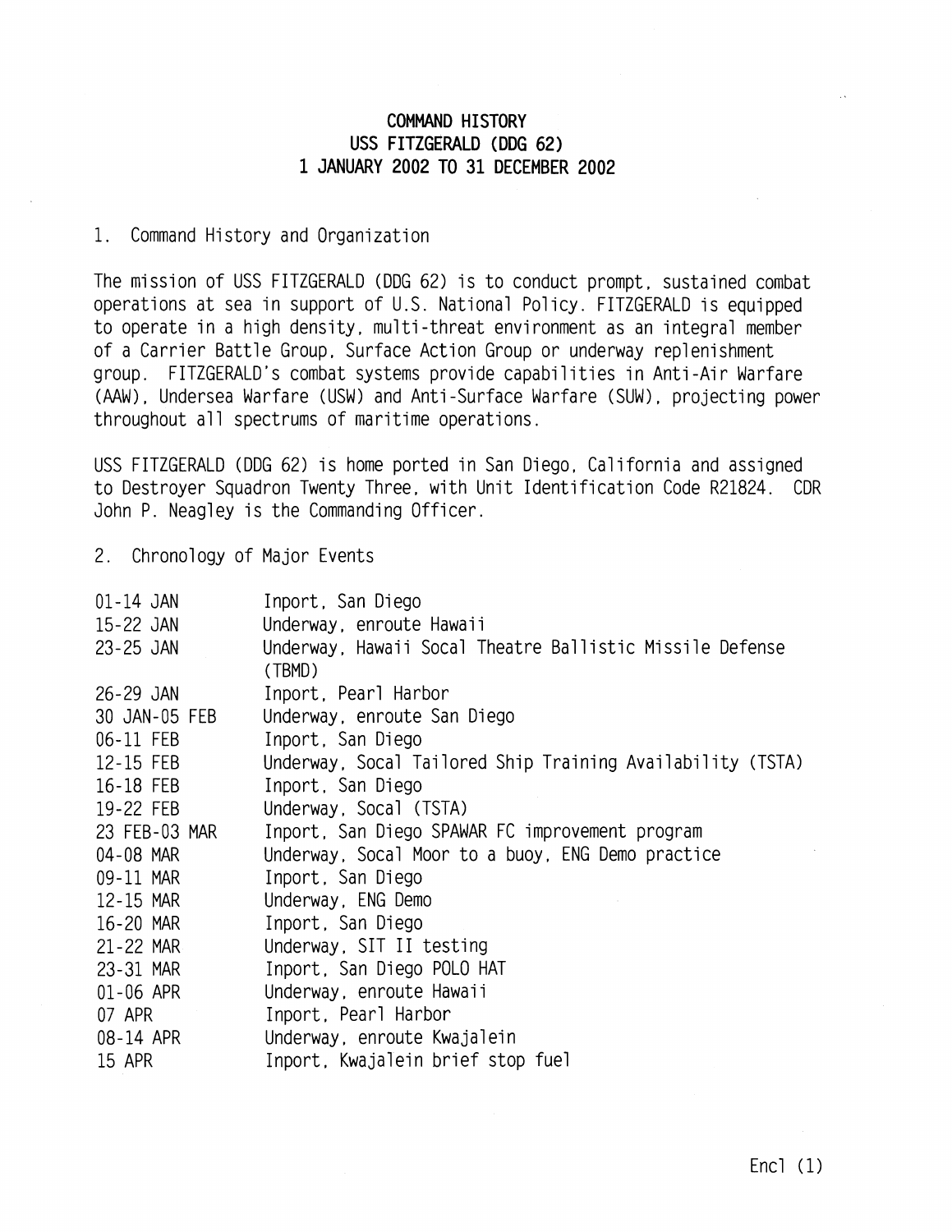16-21 APR 22-26 APR 27 APR-03 MAY 04-05 MAY 06-10 MAY 11-12 MAY 13-19 MAY 20 MAY-16 JUN 17-18 JUN 19-24 JUN 25-28 JUN 29 JUN-07 JUL 08-12 JUL 13-23 JUL 24 JUL-02 AUG 03-04 AUG 05-09 AUG 10 AUG-02 SEP 03-13 SEP 14 SEP-20 OCT 21-22 OCT 23-24 OCT 25 OCT 26-31 OCT 01-16 NOV 17 NOV-08 DEC 09-12 DEC 13-31 DEC Underway, enroute Guam (TBMD) Inport, Guam Underway, enroute Kwajalein Inport, Kwajalein Underway, enroute Hawaii (TBMD) Inport, Pearl Harbor Underway, enroute San Diego, Final Evaluation Problem (FEP) Inport, San Diego, C4I Assessment, Millennium Challenge installs Underway, SOCAL (DLO's) Inport, San Diego, Force Protection exercise #3 (FP EX #3) Underway, SOCAL, Leaders to Sea, Dependants Cruise Inport, San Diego Underway, SOCAL, CEC event #9 Inport, San Diego, BGIE Underway, SOCAL, MILLENNIUM CHALLENGE Inport, San Diego Underway, SOCAL, Naval Surface Fire Support (NSFS)<br>Inport, San Diego, Corrosion Control Availability<br>... Underway, SOCAL, CEC EVT 10 Inport, San Diego, C5RA, NSFS MTT, NIMITZ Battlegroup MTT Underway, enroute Seal Beach Inport, Seal Beach, Ammo onload Underway, enroute San Diego Inport, San Diego, NBG JFACC Underway, SOCAL, CEC event #12, SACEX (TARAWA ARG) Inport, San Diego, CSOSS I1 Underway, SOCAL, CEC event #13 Inport, San Diego, Holiday Stand down, Holiday Bowl tour ship Broadway Pier

## 3. Summary of Events.

The start of 2002 FITZGERALD was assigned to participate in Theatre Ballistic Missile Defense testing, Flight Mission I1 (FM-2) at the Pacific Missile Range Facility (PMRF) Kauai, Hawaii with the USS LAKE ERIE.

The months of February and March, FITZGERALD started to enter its predeployment workups. The ship also conducted its Engineering Demonstration receiving an "above average" final grade.